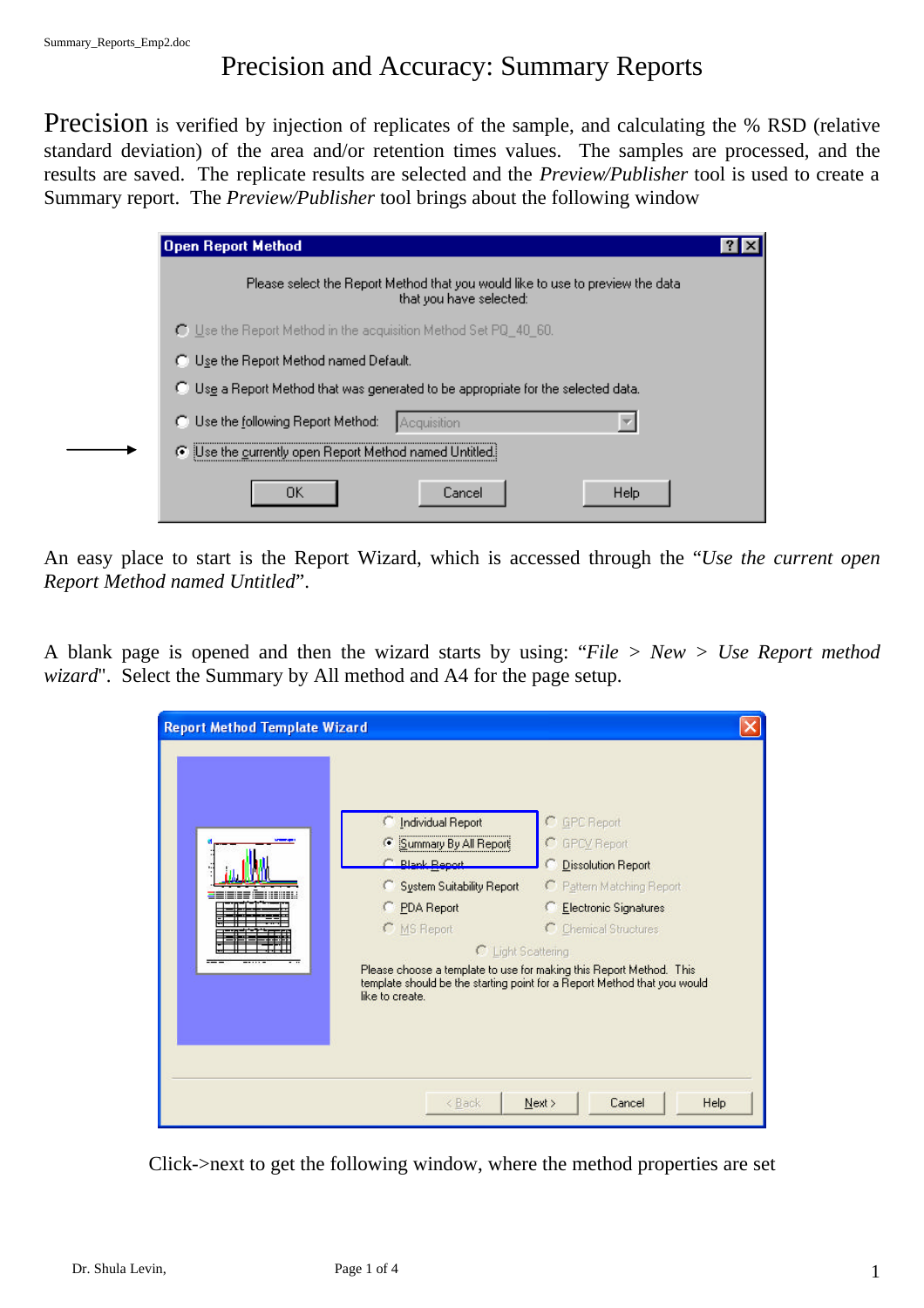| Report Type<br>Individual<br>C<br>Summary By All<br>G<br>Summary By Vial<br>Summary By Injection<br>Margins<br>÷,<br>Left: $0.50$<br> 0.50 <br>Right:<br>$I$ op: 0.50<br>÷<br>Bottom: 0.50<br>Report Page Scaling<br>Sign Off | Paper Size<br>Use Printer Defaults<br>Size: A4<br>210 mm<br>Width:<br>297 mm<br>$\frac{1}{\epsilon}$<br>Height:<br><b>Orientation</b><br><b>V</b> Use Printer Defaults<br>C Portrait<br>C Landscape<br>100.00 |                                                                                                                                                     |
|-------------------------------------------------------------------------------------------------------------------------------------------------------------------------------------------------------------------------------|---------------------------------------------------------------------------------------------------------------------------------------------------------------------------------------------------------------|-----------------------------------------------------------------------------------------------------------------------------------------------------|
| < Back                                                                                                                                                                                                                        | Finish<br>Cancel                                                                                                                                                                                              | Help                                                                                                                                                |
|                                                                                                                                                                                                                               |                                                                                                                                                                                                               | Scale to % of Paper Size:<br>Allow this method to be used in Sign Off<br>Please specify the properties for the Report Method that you are creating. |

The default *Summary by All* report shows overlaid chromatograms shifted as in 3 dimensional plot, and a summary table that gives the RSD results of the time and area.

| <b>M</b> Untitled in Final_HPLC_UPLC as System/Administrator - Report Publisher (Preview) |                                                                                  |                                                                                                                                                                                                                                                                                                                                                                                                                                                                                                                                                                                                                                                                                                                                                                                                                                 |     |                             |              |             |                          |       |                         |     |              |                 |  | $ -$ |    |
|-------------------------------------------------------------------------------------------|----------------------------------------------------------------------------------|---------------------------------------------------------------------------------------------------------------------------------------------------------------------------------------------------------------------------------------------------------------------------------------------------------------------------------------------------------------------------------------------------------------------------------------------------------------------------------------------------------------------------------------------------------------------------------------------------------------------------------------------------------------------------------------------------------------------------------------------------------------------------------------------------------------------------------|-----|-----------------------------|--------------|-------------|--------------------------|-------|-------------------------|-----|--------------|-----------------|--|------|----|
| 비행을                                                                                       |                                                                                  |                                                                                                                                                                                                                                                                                                                                                                                                                                                                                                                                                                                                                                                                                                                                                                                                                                 |     |                             |              |             |                          |       | <b>Close</b>            |     |              |                 |  |      |    |
|                                                                                           | Empower2<br><b>CREEK</b>                                                         |                                                                                                                                                                                                                                                                                                                                                                                                                                                                                                                                                                                                                                                                                                                                                                                                                                 |     |                             |              |             |                          |       |                         |     |              | <b>Untitled</b> |  |      | ۸  |
|                                                                                           | 0.10<br>0.00-<br>$0.06 -$<br>Э<br>$0.01 -$<br>0.02-<br>0.00 <sub>1</sub><br>1.00 | 0.20 0.00 0.60 0.60 1.00 1.20 1.40 1.60<br>SampleName: PO MX Xiem a IS fact; Viat 2:A,t; Injection: t; Channet PDA Spectrum; Date Acquired:<br>1/10/2007 7:21:02 PM ST<br>SampleName: PC MX Xiema IS fact; Viat 2:A,1; Injection: 2; Channel: PDA Spectrum; Date Acquired:<br>1/10/2007 7:24:57 PM IST<br>SampleName: PQ MK Xierra IS fast: Mat 2:A.1; Injection: 3; Channet PDA Spectrum; Date Arquired;<br>1/10/2007 7:28:02 PM RT<br>BampleName: PC MX Xiema ISYast: Viat 2:A.1; Injection: 4: Channet PDA Spectrum; Date Anguired;<br>1/10/2007 7:52:48 PM ST<br>SampleName: PQ MX Xiema IS fast: Vlat 2:A.1: Injection: 6: Channet PDA Spectrum: Date Asquire it<br>1/10/2007 7:38:40 PM ST<br>BampleName: PQ MDCXferra IS fast; Viat 200,1; Injection: 0; Channet PDA Spectrum; Date Arquired;<br>1/10/2007 2:40:35 PM ST |     | Component Summary Table     | <b>NECKS</b> |             | 180 200 221              |       |                         | 240 | $250 - 250$  | 3.00            |  |      |    |
|                                                                                           |                                                                                  |                                                                                                                                                                                                                                                                                                                                                                                                                                                                                                                                                                                                                                                                                                                                                                                                                                 |     |                             | Name: Peak2  |             |                          |       |                         |     |              |                 |  |      |    |
|                                                                                           | τ.                                                                               | <b>Car po same</b><br>FO NIX Xb na Ki fact   1   FO A Spectrum   Peak 2   0.750   205464                                                                                                                                                                                                                                                                                                                                                                                                                                                                                                                                                                                                                                                                                                                                        | m l | C638161                     | <b>Marie</b> | <b>KT</b>   | <b>AND</b>               | 15910 | <b>Bight</b> anona Uris |     | UDI<br>256,1 |                 |  |      |    |
|                                                                                           | $\mathbb{Z}$                                                                     | FO RDCXb rat0 fact 2 FOA Spectrus   Peak 3 0.756                                                                                                                                                                                                                                                                                                                                                                                                                                                                                                                                                                                                                                                                                                                                                                                |     |                             |              |             | 205002                   | 15361 |                         |     | 26.1         |                 |  |      |    |
|                                                                                           | $\alpha$                                                                         | FOR DESCRIPTION TO TAKE                                                                                                                                                                                                                                                                                                                                                                                                                                                                                                                                                                                                                                                                                                                                                                                                         |     | 3 FOA Spectrum              | Mai2         | 0.766       | 202511                   | 1614  |                         |     | 26.1         |                 |  |      |    |
|                                                                                           | $\ddot{\phantom{1}}$                                                             | Form of california on                                                                                                                                                                                                                                                                                                                                                                                                                                                                                                                                                                                                                                                                                                                                                                                                           |     | 4 FOX Spectrin   No.3 2     |              | 0.711       | 202629                   | 13225 |                         |     | 24.1         |                 |  |      |    |
|                                                                                           | 5.                                                                               | Für WDC Meinwirt Card                                                                                                                                                                                                                                                                                                                                                                                                                                                                                                                                                                                                                                                                                                                                                                                                           |     | 5 FOA Spectrum   Peak 3     |              | <b>a714</b> | 202005                   | 13929 |                         |     | 2:4.1        |                 |  |      |    |
|                                                                                           | ×.                                                                               | FORDOW and Start                                                                                                                                                                                                                                                                                                                                                                                                                                                                                                                                                                                                                                                                                                                                                                                                                |     | 6 FOA Spectrum Peak 2 0.716 |              |             | 209 133                  | 13538 |                         |     | 2: 6.1       |                 |  |      |    |
|                                                                                           | Mr. and                                                                          |                                                                                                                                                                                                                                                                                                                                                                                                                                                                                                                                                                                                                                                                                                                                                                                                                                 |     |                             |              |             | 204669                   | 1613  |                         |     |              |                 |  |      |    |
|                                                                                           | 148.17                                                                           |                                                                                                                                                                                                                                                                                                                                                                                                                                                                                                                                                                                                                                                                                                                                                                                                                                 |     |                             |              |             | 1509                     | 860   |                         |     |              |                 |  |      |    |
|                                                                                           | % ROD                                                                            |                                                                                                                                                                                                                                                                                                                                                                                                                                                                                                                                                                                                                                                                                                                                                                                                                                 |     |                             |              |             | 1.2                      | 1.2   |                         |     |              |                 |  |      |    |
|                                                                                           |                                                                                  |                                                                                                                                                                                                                                                                                                                                                                                                                                                                                                                                                                                                                                                                                                                                                                                                                                 |     | Component Summary Table     |              |             |                          |       |                         |     |              |                 |  |      | v. |
| Page 1 of 2                                                                               |                                                                                  |                                                                                                                                                                                                                                                                                                                                                                                                                                                                                                                                                                                                                                                                                                                                                                                                                                 |     |                             |              |             | Project: Final HPLC UPLC |       |                         |     |              | Summery By All  |  |      |    |

To change anything just click the *Close* button, and go to Edit mode.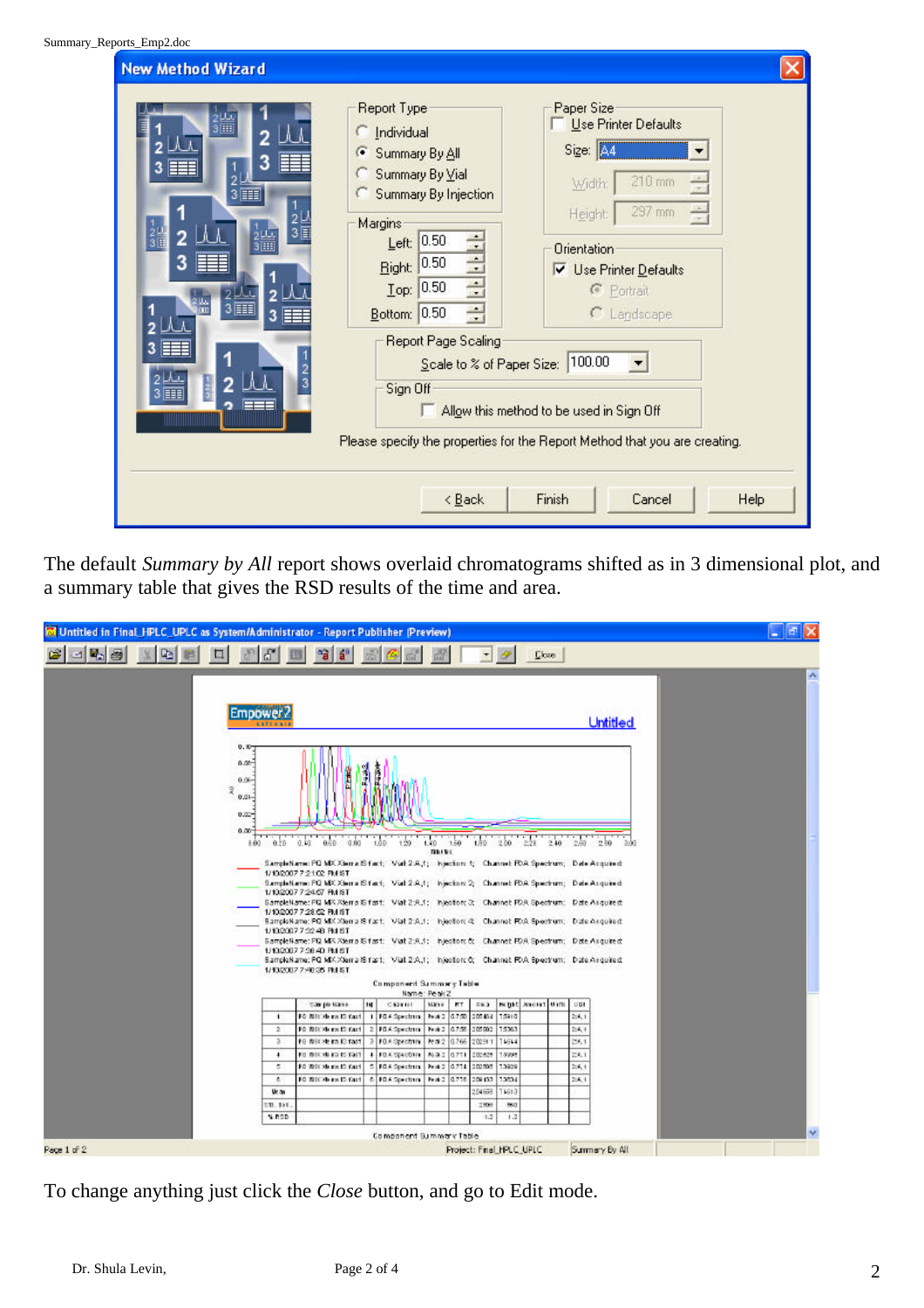

You can either delete the chromatogram (just hit the delete key) it or click on it twice to change the overlay properties. To show the 2D overlay just go to the overlay tab and un-check the *Use the Z-axis Plotting*.

To change the *Summary Table*, click on it twice and get the following window: